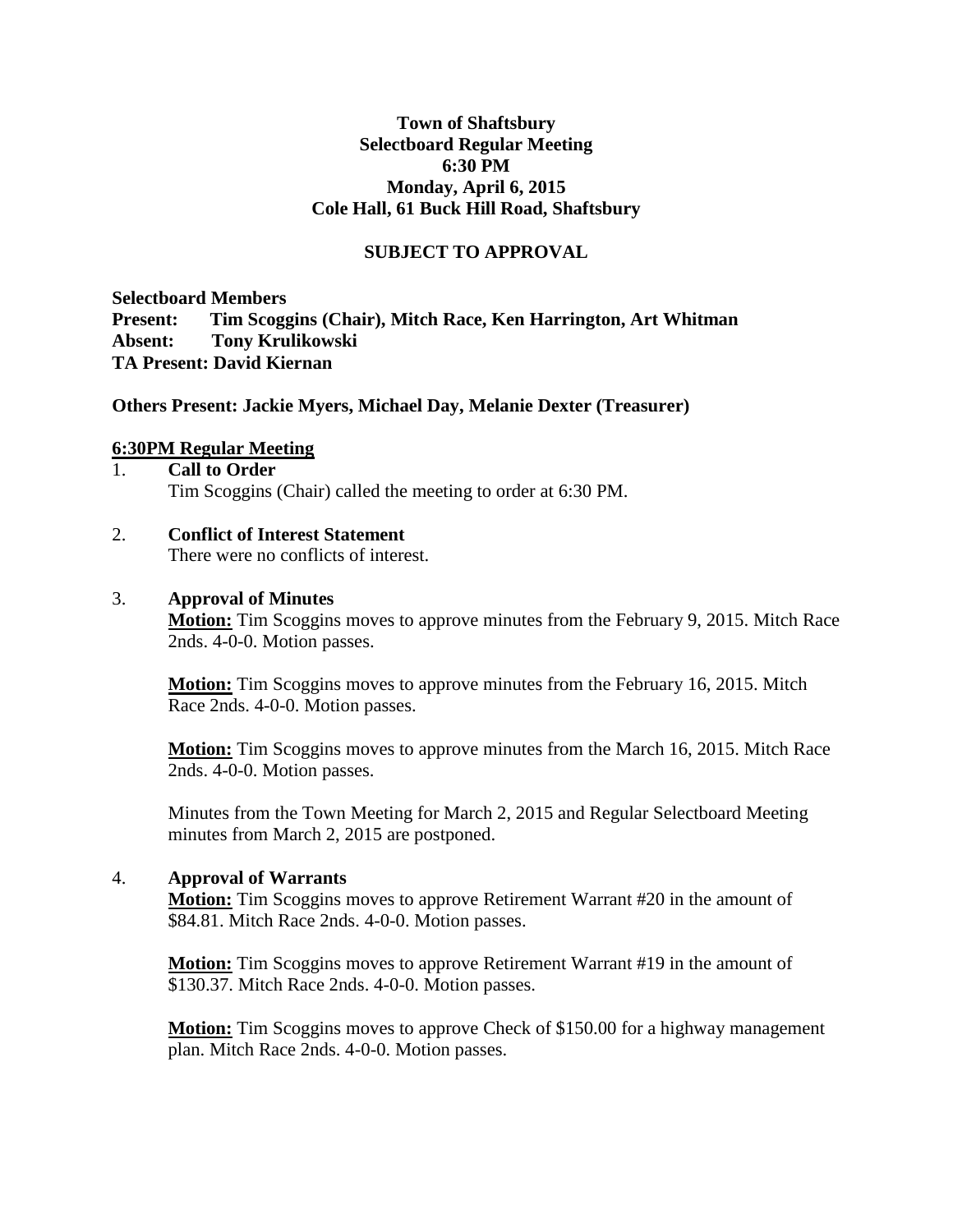**Motion:** Tim Scoggins moves to approve Payroll Warrant #19 in the amount of \$18,067.62. Mitch Race 2nds. 4-0-0. Motion passes.

**Motion:** Tim Scoggins moves to approve Retirement Warrant #20db in the amount of \$7,616.25. Mitch Race 2nds. 4-0-0. Motion passes.

**Motion:** Tim Scoggins moves to approve Payroll Warrant #20 in the amount of \$17,947.49. Mitch Race 2nds. 4-0-0. Motion passes.

**Motion:** Tim Scoggins moves to approve Check Warrant #20 in the amount of \$46,787.77. Mitch Race 2nds. 4-0-0. Motion passes.

### 5. **Announcements**

The Shaftsbury Historic Society will celebrate Ordinary Hero Day on May 30, 2015 at the Galusha Homestead from 2pm to 4pm.

### 6. **Public Comments**

None

#### 7. **Adoption of Selectboard Rules of Procedure**

**Motion:** Mitch Race moved to approve the Selectboard Rules of Procedure for the Shaftsbury Selectboard Art Whitman 2nds. 4-0-0. Motion passes.

#### **Adoption of Annual Meeting Schedule**

The annual meeting notice has changed slightly. The Economic Development Committee will meet on the Second Thursday of each month at 5:00 pm at Whitman Feed Store. The Recreation Committee will meet the Fourth Monday of each month at 1:00 pm.

**Motion:** Mitch Race moved to change the Annual Meeting Notice as amended. Art Whitman 2nds. 4-0-0. Motion passes.

#### 8. **Appointment of Jackie Myers — Town Health Officer**

Jackie Myers has owned a preschool in Shaftsbury for six years and has been in the business for 23 years. She runs a program for school-aged children. She is also a Guardian ad Litem.

**Motion:** Tim Scoggins moves to appoint Jackie Myers as Town Health Officer. Mitch Race 2nds. 4-0-0. Motion passes.

The Vermont State Health Commissioner will make the actual appointment. The Selectboard's appointment is a recommendation.

9. **Appointment of Michael Day — DRB**

#### **(36:03)**

Michael Day has been an alternate for one year.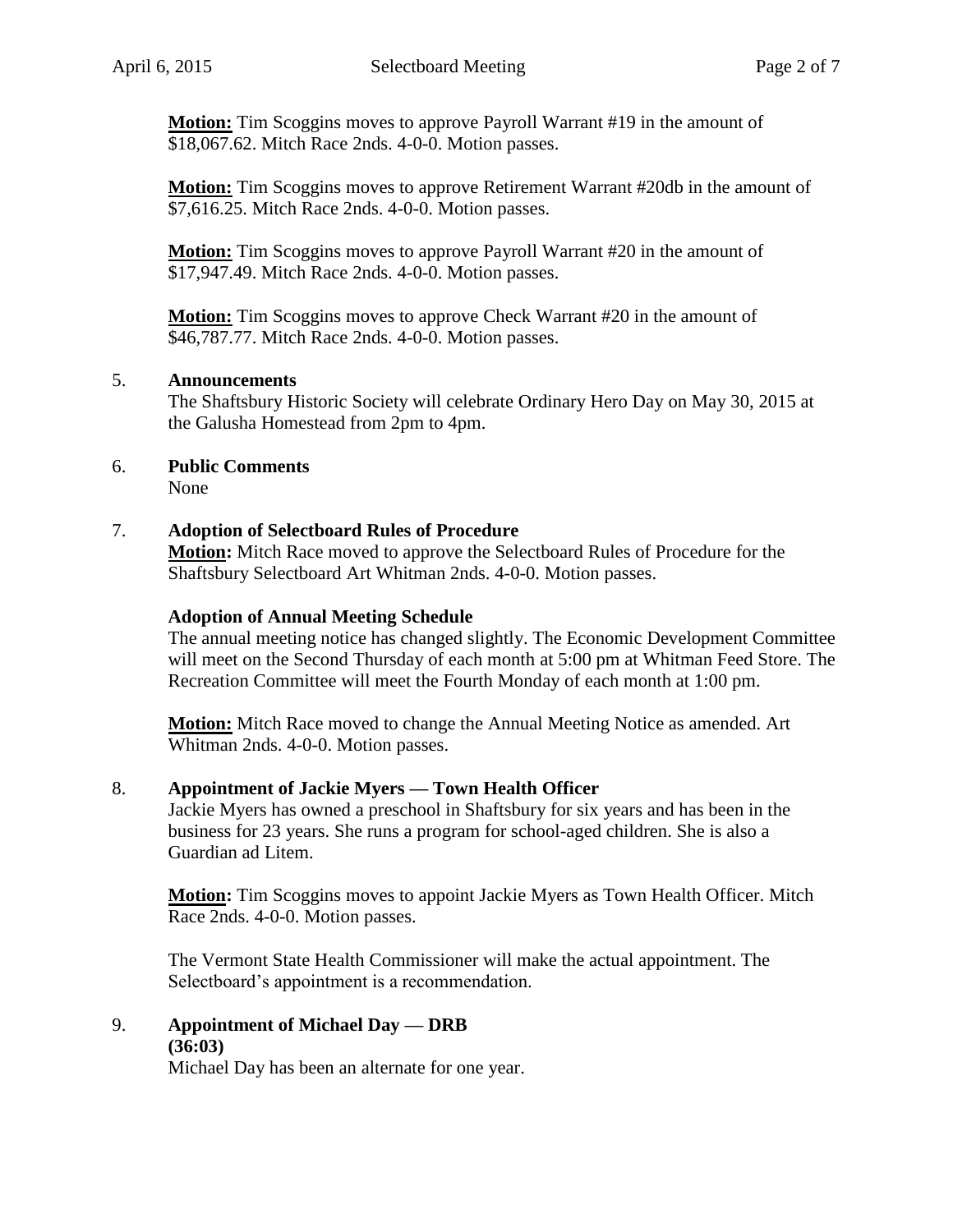The Rules of Procedure for the Development Review Board (DRB) are being updated. The most current version of the Rules and other longstanding documents are not on the website.

**Motion**: Art Whitman makes a motion to appoint Michael Day as an alternate for one more year. Ken Harrington 2nds. 4-0-0. Motion passes.

David Kiernan will update the website to correct the term for Michael Day and add Jay Palmer as an alternate.

### 10. **Road Foreman Update — Update by Town Administrator a. Highway Budget**

As of March 31, \$1,200 was left in gravel budget. The salt budget was over because of a price increase. The capital improvement budget was over by \$19,000. Ninety-five percent of the highway budget has been spent. The rest of the budget is at 76%.

## b. **Update on the Truck**

The parts of the truck (that was in a fire at the paint shop) are being finished by Viking. Members of the Road Crew went to inspect the progress. Many of the truck parts have been replaced. The truck will be brought to Delurey as a next step.

## 11. **Treasurer's Report — Melanie Dexter**

Melanie Dexter met the Selectboard members.

David Kiernan explained that the budget is on target at  $76\%$ . We are at the end of the  $3<sup>rd</sup>$ quarter. The revenue is in at 95%.

David Kiernan stated the right-of-way for the sidewalk project in the process of being reviewed by the State.

Art Whitman asked when the Treasurer will set the tax rate, since increase in the tax rate and the budget are known. David Kiernan stated that this can be completed for the next meeting. This is typically done in April.

Tim Scoggins discussed the issue of double voting. He explained that legally the tax rate is set according to the budget approved at Town Meeting. This included appropriations decided on the ballot on Election Day. Money allotted for the projects that do not get approved will be added to the fund balance.

## 12. **Property Purchase of 492 North Road —Financing**

A capital improvement note with two-percent interest rate from People's United Bank is available to finance the 492 North Road property. This is not a traditional mortgage. There are no fees. The structure of the loan is three payments over three years. This document will be sent to the Town Attorney for review and approval.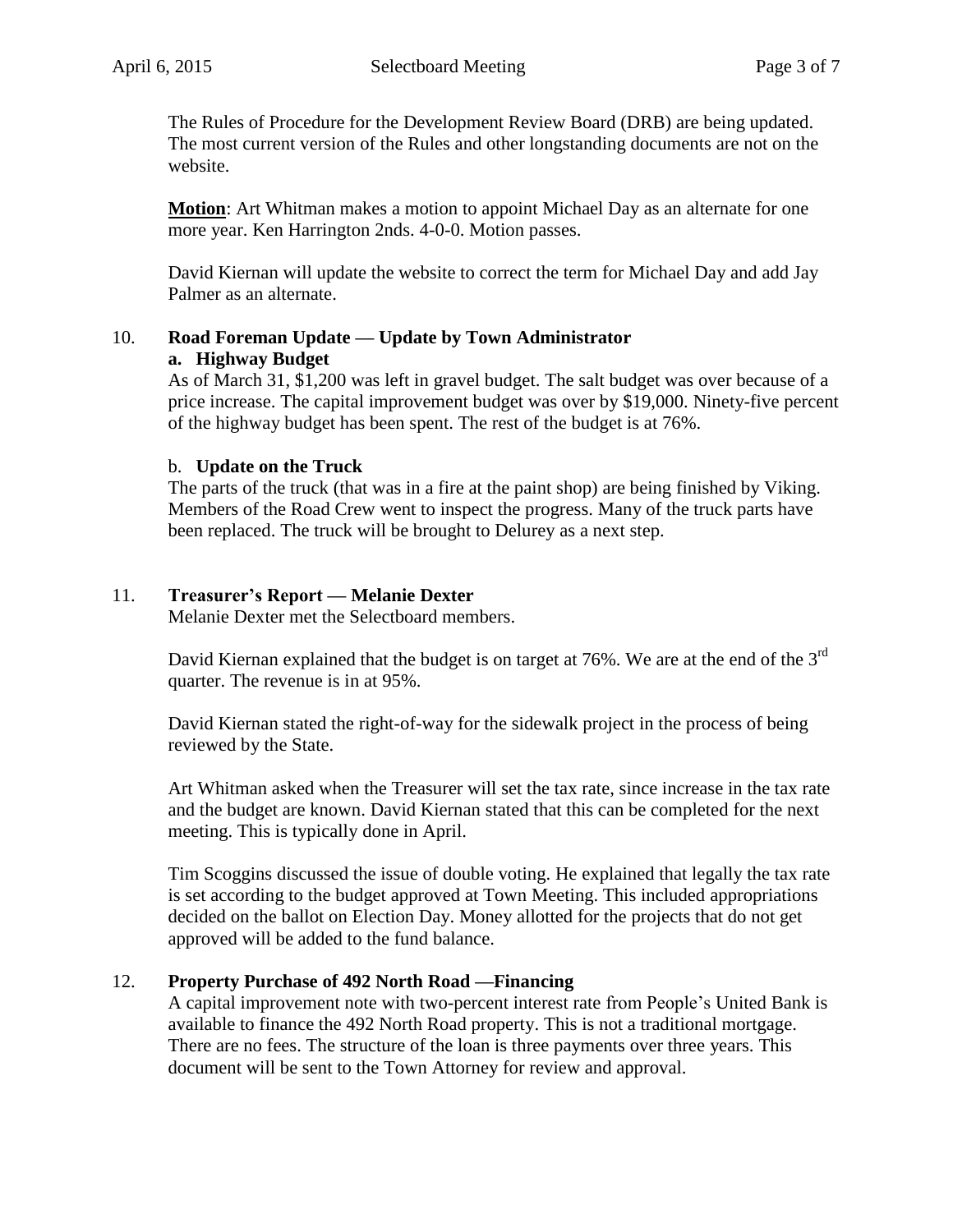**Motion:** Tim Scoggins made a motion to ask the Board to approve financing of the North Road property through People's United Bank with the capital note improvement contingent upon legal review. Art Whitman 2nds. 4-0-0. Motion passes.

The document is approved by the Selectboard will be signed after legal review.

#### 13. **Award of Bids — Cole Hall Bathroom**

There were two bids for the Cole Hall bathroom improvements. The Board opened these at the last meeting and needed time to review and compare the two bids.

Tim Scoggins recommended acceptance of the more detailed, more expensive bid (the Murray Brothers bid).

**Motion:** Tim Scoggins moves to accept the bid from Murray Brothers for repairs to the bathroom in Cole Hall in the amount of \$10,441. Art Whitman 2nds. 4-0-0. Motion passes.

David Kiernan stated that there will be other costs associated with this project, such as the asbestos inspection.

#### 14. **Cold Spring—VAC Grant Contract**

Tim Scoggins asked the Selectboard to sign the contract for the grant for the Cold Spring project.

Tim Scoggins stated that the entire project should be completed in two years.

**Motion:** Tim Scoggins moves for the Selectboard to allow him to sign the Vermont Art Council contract for the \$15,000 grant for the Cold Spring historic project. Approved 4- 0-0

**Discussion**: This is just for artistic design and fabrication. If nothing is built, the Art Council may want their money back.

Art Whitman expressed concern of the legal water rights involved and whether the project can be completed.

Money from the grant cannot be used to pay for legal fees. The money to pay for research on water rights will have to come from another source, perhaps another grant or fundraising.

Art Whitman asked that the entire \$15,000 not be spent. Scoggins stated that only limited design work will be done until permit and legal issues are firmer in hand.

**Amended motion:** Tim Scoggins moves that the Selectboard accepts the contract from the Vermont Art Council and receive the \$15,000 grant for the Cold Spring project, with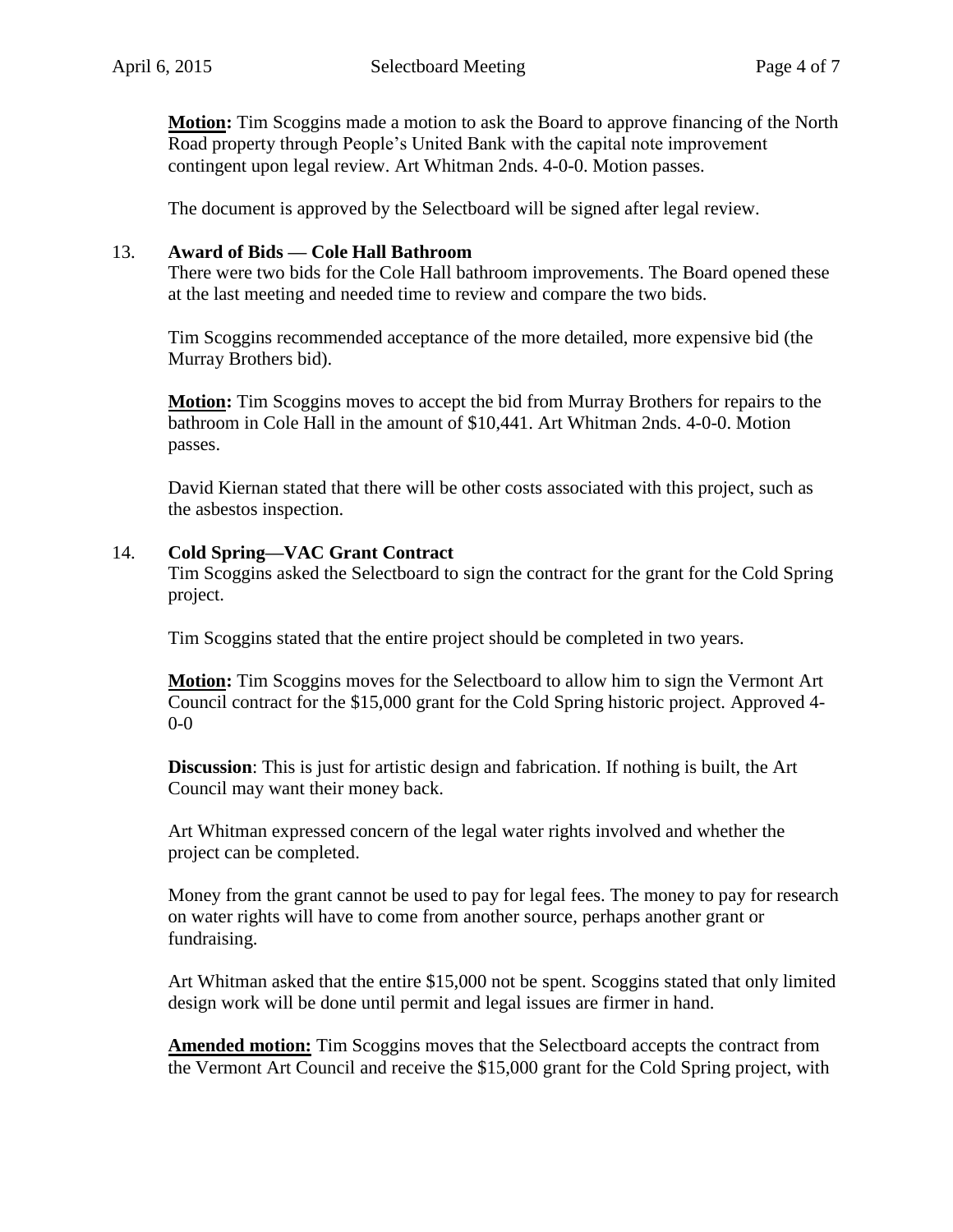the understanding that only limited money will be spent until the proper legal and permitting have been done. 4-0-0. Motion passes.

## 15. **Adopt Annual Meeting Schedule approved earlier in meeting (see #7)**

16. **Bennington County Solid Waste Alliance Agreement and Ordinance**

This ordinance is an updated version of pay as you throw ordinance that the Town currently has in place.

The interlocal contract will be discussed tonight and signed at a later meeting with the most current version.

Shaftsbury is being asked to join an alliance of 13 towns for solid waste management. The board will be composed of one Selectboard member from each of the 13 towns. The board will not have the authority to tax.

**Motion:** Mitch Race makes a motion to the sign the ordinance for [Municipal Solid Waste](http://shaftsburyvt.gov/docs/ordinances/Mun-SW-Ordinance.pdf)  [Variable Rate Pricing and Hauler Registration and Reporting Ordinance.](http://shaftsburyvt.gov/docs/ordinances/Mun-SW-Ordinance.pdf) Tim Scoggins 2nds.

### **Discussion**:

There is a \$50 per company per town for each of the 13 towns. A garbage hauler that serves all 13 towns would pay \$650.

The ordinance will be placed on the website and the 60-day hearing process will begin. **4-0-0. Motion passes.**

The BCRC asked that a representative be appointed by April 15

BCRC has compost bins for sale at a discounted rate.

**Motion**: Mitch Race moves that the Selectboard accept the Bennington County Solid Waste Alliance Interlocal Contract. Tim Scoggins 2nds. 4-0-0. Motion passes.

**Motion:** Tim Scoggins moves to appoint Mitch Race as the Town representative for the Bennington Country Regional Commission. Art Whitman 2nds. 4-0-0. Motion passes.

A new copy of the contract will be read and amended at the next meeting.

### 17. **Legal Trails Certification to State**

A number of legal trails need to be added to the list of annual highway certification. The specific names of the trails need to be documented by April 15, or the State will remove these legal trails from the map.

The Road Crew has verified the existence of these trails.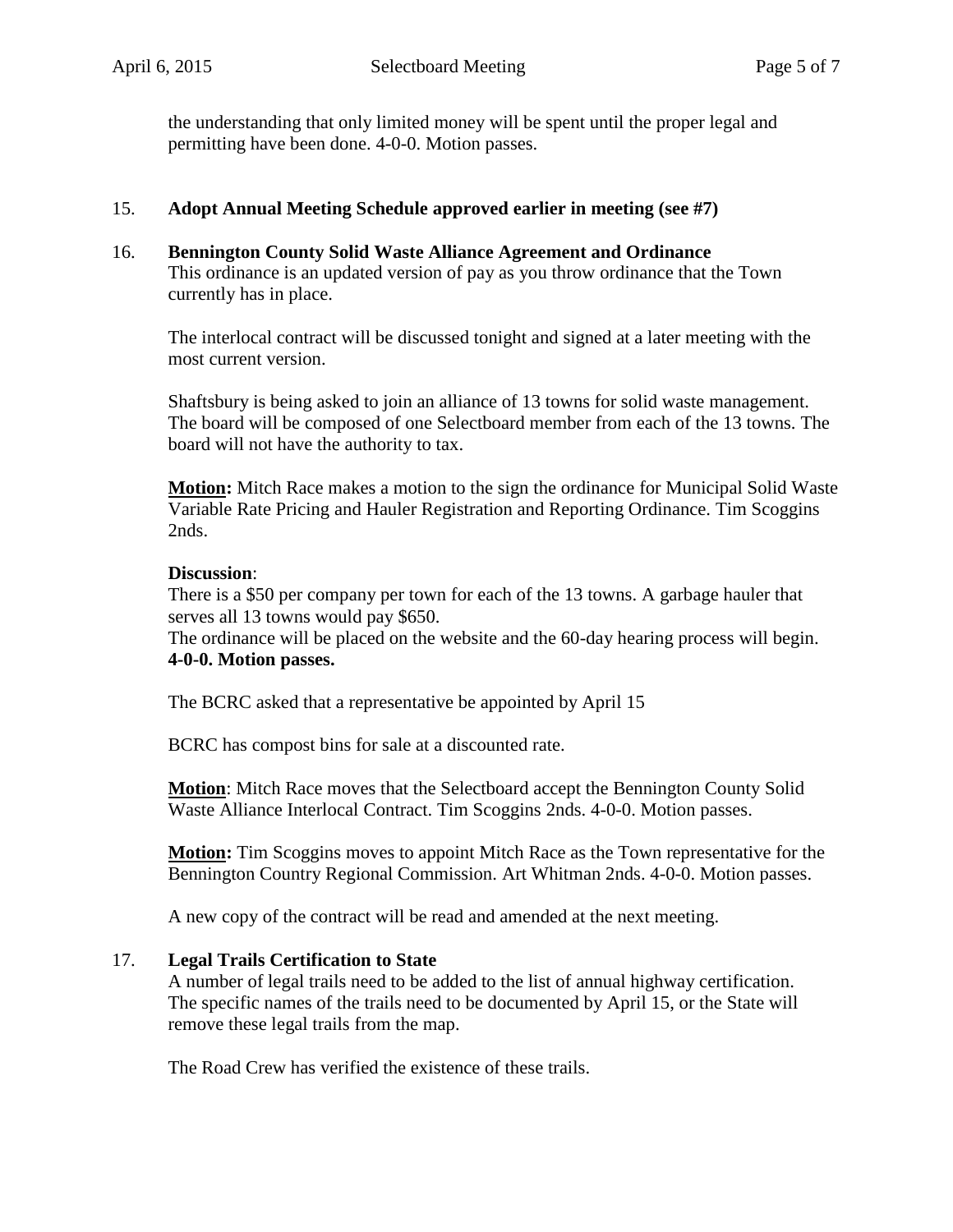**Motion**: Art Whitman makes a motion to approve the trails as shown on the map provide by the state. Mitch Race 2nds. 4-0-0. Motion passes.

### 18. **Town Administrator's Report**

The annual financial plan of the town needs to be signed.

**Motion**: Tim Scoggins makes a motion to approve the annual financial plan for highways for the purpose of obtaining state grants for highways. Mitch Race 2nds. 4-0-0. Motion passes.

**Motion**: Mitch Race makes a motion to approve the certification of compliance of town road and bridge standards in network inventory. Tim Scoggins 2nds.4-0-0 Motion passes.

David Kiernan is in the process of applying for 3 Grant Applications

- 1. State Class 2 Roads Grant for East Road. This project will reclaim and repave 322 feet south of Reservoir Road, continuing south for 2,300 feet.
- 2. State Class 2 Roads Grant for Airport Road 2100 foot section from railroad crossing to the beginning of Cider Mill. The process will involve stripping the road, building it up and putting in ditching along the sides. This road will not be paved at this time.
- 3. Structures Grant to address the culvert in Shaftsbury Hollow. \$250,000 to \$375,000 estimate. The grant will give money for engineers to study what is needed and give a report.

The money for the \$10,000 Howard Park Grant was received today. Bids will go out mid-April. The bid for the Tennis Courts will be first. Alternatives for replacement of the current water fountain will be reviewed.

## 19. **Other Business**

None.

## 20. **Review of Action Items**

- Tim Scoggins will check on the updating of documents from DRB
- David Kiernan will update the list of DRB members on the website
- David Kiernan will ensure that Solid Waste Ordinance will be posted and warned.
- Tim Scoggins will send paperwork to the State to nominate Jackie Myers as Town Health Officer.
- Tim Scoggins will review financing for the North Road property and the paperwork will be forwarded to the Town Attorney for review
- Selectboard will sign the paperwork to finance the North Road property
- David Kiernan will prepare bids for Howard Park on the  $20<sup>th</sup>$ .

## 21. **Executive session for personnel**

**Motion:** Tim Scoggins moves to go into executive session to discuss a personnel issue at 8:17 pm. Mitch Race 2nds. 4-0-0. Motion passes.

The Board exited executive session and adjourned at 9:21 pm.